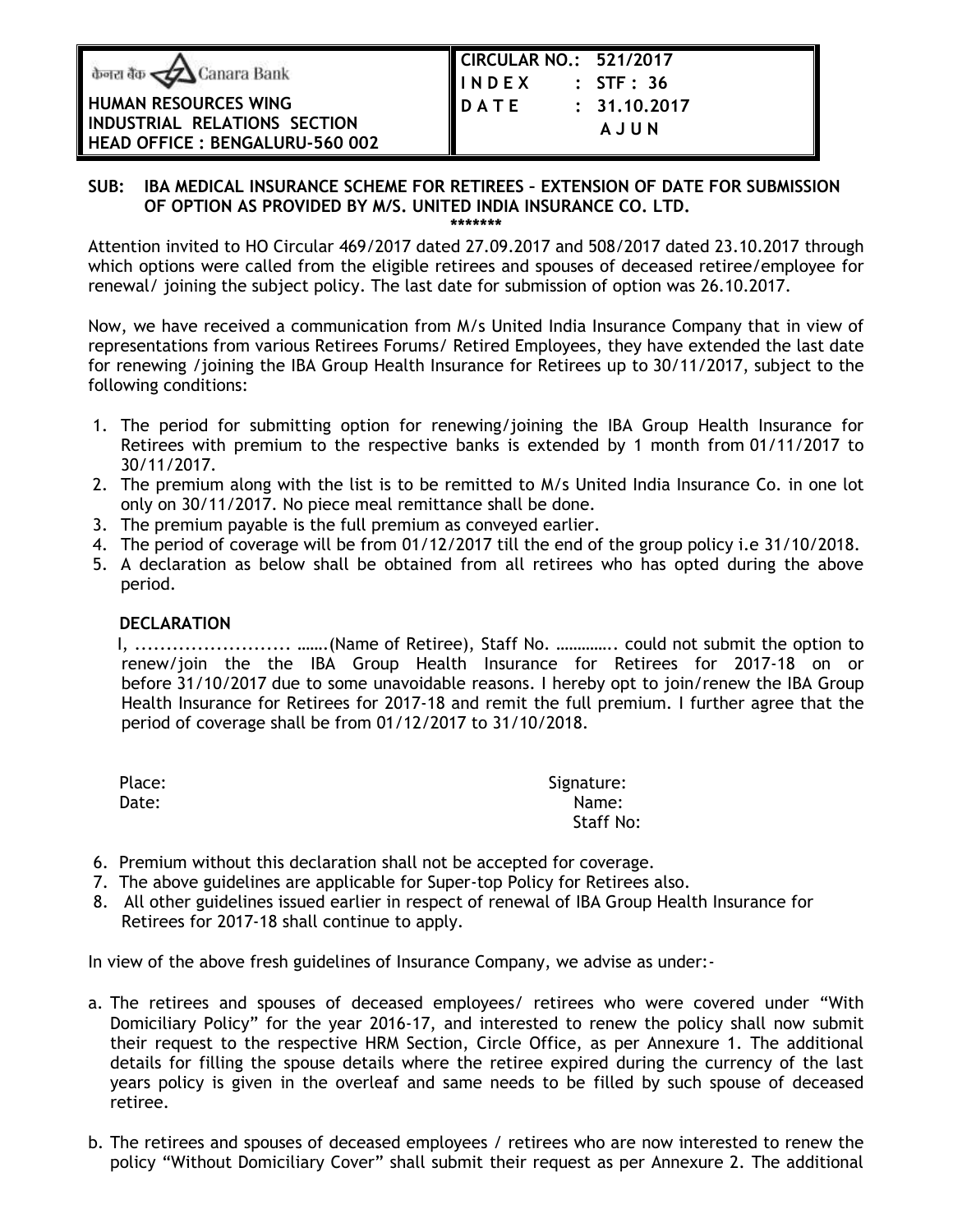details for filling the spouse details where the retiree expired during the currency of the last years policy is given in the overleaf and same needs to be filled by such spouse of deceased retiree.

c. The eligible retirees who have not opted to IBA Group Medical Insurance Policy earlier, may now join Retirees' IBA Group Health Insurance Policy **"Without Domiciliary Cover" only,** by submitting their request to the concerned HRM Section, Circle Office, as per Annexure 3.

 The eligible spouses of such deceased employees /retirees who have not opted to IBA Group Medical Insurance Policy earlier, may now join Retirees' IBA Group Health Insurance Policy **"Without Domiciliary Cover" only,** by submitting their option to the concerned HRM Section, Circle Office, as per Annexure 4.

- d. A separate column for opting "Super Top Up Policy without Domiciliary Cover" has been provided in all the above Annexures. Those who wish to opt may sign separately at the place provided for, if they wish to opt for Super Top up cover. If the same is not signed, it will be treated that the retiree / spouse of deceased employee/retiree is not interested for opting "Super Top Up Policy without Domiciliary Cover".
- e. **The last date of receipt of option as per the Annexure - 1 or 2 or 3 or 4 shall be 29.11.2017. As such it shall be ensured that the option letters shall reach concerned HRM Section, Circle Office on or before 29.11.2017, as the amount is to be remitted by 30.11.2017.**
- f. The request as per Annexure 1 or 2 or 3 or 4 shall be submitted to the HRM Section of Circle Office either personally / through post / courier only **and shall not be submitted to any other office/ branch. It may be noted that Bank shall not be responsible for the requests, if any received after 29.11.2017 or submitted at any other branch / office other than HRM Section, Circle Office.**
- g. Further, it is advised that retirees / spouses shall use the proper formats as indicated above. The duly signed Annexure may also be forwarded through mail by scanning in PDF format to the email ids of respective Circles given in the overleaf.
- h. The HRM Sections, shall ensure that option received from the retirees are strictly in terms of Annexures appended to this Circular.
- i. It may also be noted that the retirees and spouses of deceased employees/ retirees who opt for renewal shall maintain sufficient balance in their account (registered while opting for the policy). If sufficient Balance is not maintained in the account it shall be presumed that such retirees are not interested in renewal ofp the policy and the Bank shall not be held responsible under any circumstances for the lapse of Insurance Policy.
- j. The terms, conditions & continuation of the scheme shall also be subject to Industry Level decision and the clarification/ interpretation of various terms and conditions of the scheme shall be strictly as communicated by the IBA/Insurance Company and the retirees shall be bound by the same and Bank will not be responsible for the same in any manner.
- k. All the branches/ offices are requested take note of the above and display the Circular on the Notice Board for the information of all the retirees.

**K VIRUPAKSHA GENERAL MANAGER**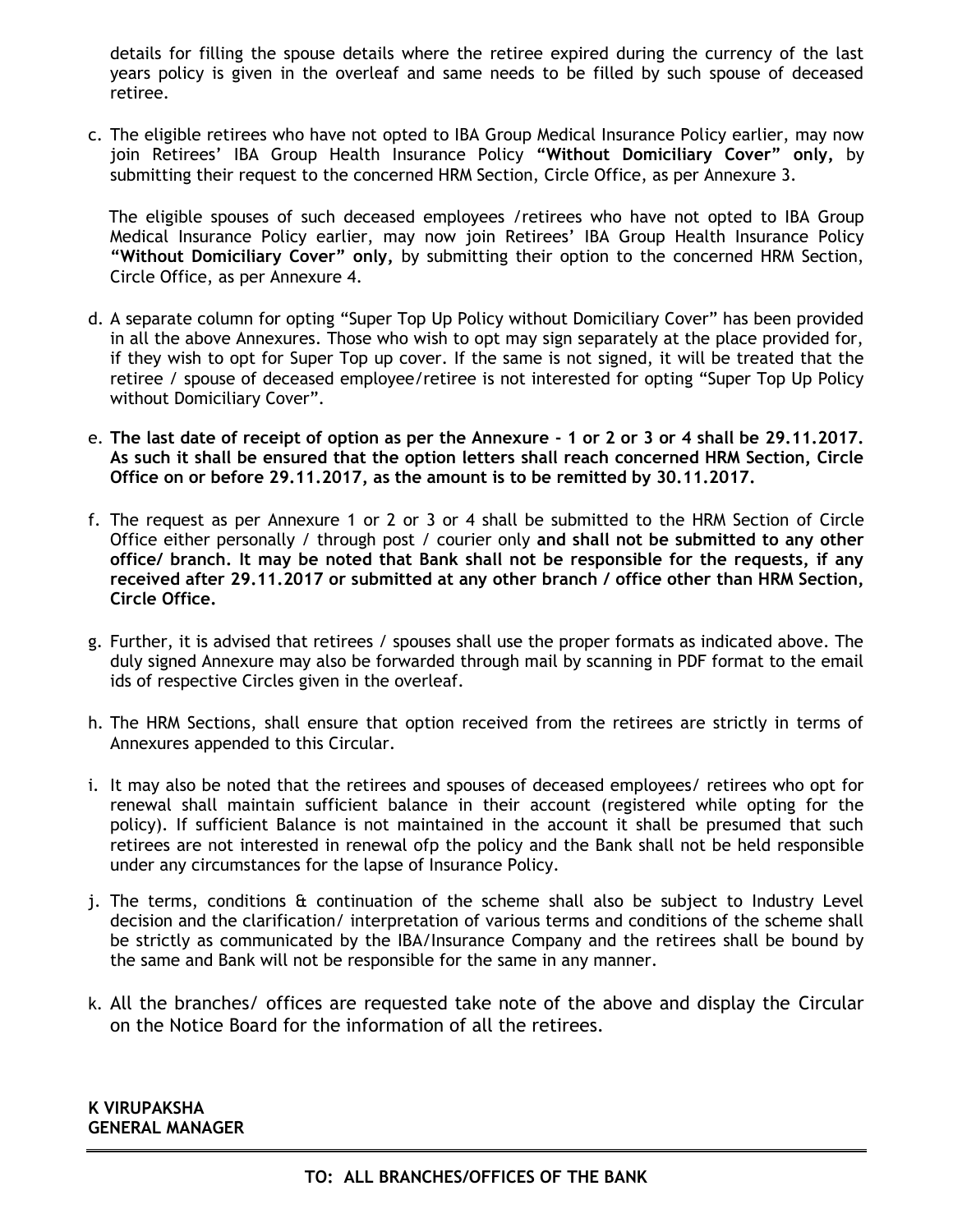#### **Annexure 1**

| Willingness/Consent/Authorisation letter to continue in the IBA Group Medical Insurance Policy, with |
|------------------------------------------------------------------------------------------------------|
| <b>Domiciliary Treatment coverage</b>                                                                |

| From                                                                                                                  | To                            |  |
|-----------------------------------------------------------------------------------------------------------------------|-------------------------------|--|
|                                                                                                                       | The Manager / Sr Manager      |  |
|                                                                                                                       | <b>HRM Section</b>            |  |
| <u> 1989 - Johann John Stone, markin amerikan bisa di sebagai personal dan personal dan personal dan personal dan</u> | Circle Office, ______________ |  |
| Name of the Employee / Spouse of the ex employee: ______________________________                                      |                               |  |
|                                                                                                                       |                               |  |
| Staff No: _____________________                                                                                       |                               |  |
|                                                                                                                       |                               |  |
|                                                                                                                       |                               |  |

- 1. I have read and fully understood the contents of HO Circular 521/2017 dated 31.10.2017 issued by Canara Bank conveying the renewal premium rates.
- 2. I am consenting to renew the IBA Group Medical Insurance Policy, **with Domiciliary Treatment coverage** subject to payment of agreed Insurance Premium by me.
- 3. I also understand and accept that the Bank is in no way responsible for payment of any amount under the scheme or administration of policy and Bank is only facilitating remittance of premium based on the mandate executed by me and it shall be my duty to ensure that renewal premium is remitted in time.
- 4. I authorize Canara Bank to debit the annual premium amount (presently Rs 36,998/- in case of Officer or Rs 27,750/- in case of workmen) or such other higher premium amount in case of revision as informed by the insurance company from my account as already indicated earlier to pay the premium now and in future also. I will ensure that sufficient balance is maintained in the account. I fully understand that in case sufficient balance is not maintained my option / renewal of policy would be treated as lapsed.
- 5. I, ......................... …….(Name of Retiree), Staff No. ………….. could not submit the option to renew/join the the IBA Group Health Insurance for Retirees for 2017-18 on or before 31/10/2017 due to some unavoidable reasons. I hereby opt to join/renew the IBA Group Health Insurance for Retirees for 2017-18 and remit the full premium. I further agree that the period of coverage shall be from 01/12/2017 to 31/10/2018 subject to remittance of premium.

Date:

[Signature]

#### **Super Top up Policy without OPD (Domiciliary) Cover**

- 1. I am consenting to take up the "Super Top up policy without OPD (Domiciliary) cover".
- 2. I authorize Canara Bank to debit the premium towards "Super Top up policy without OPD (Domiciliary) cover" (presently Rs 3,806/- in case of Officer or Rs 3,511/- in case of workmen) or such other higher premium amount in case of revision as informed by the insurance company from my account. I will ensure that sufficient balance is maintained in the account. I fully understand that in case sufficient balance is not maintained my option would be treated as lapsed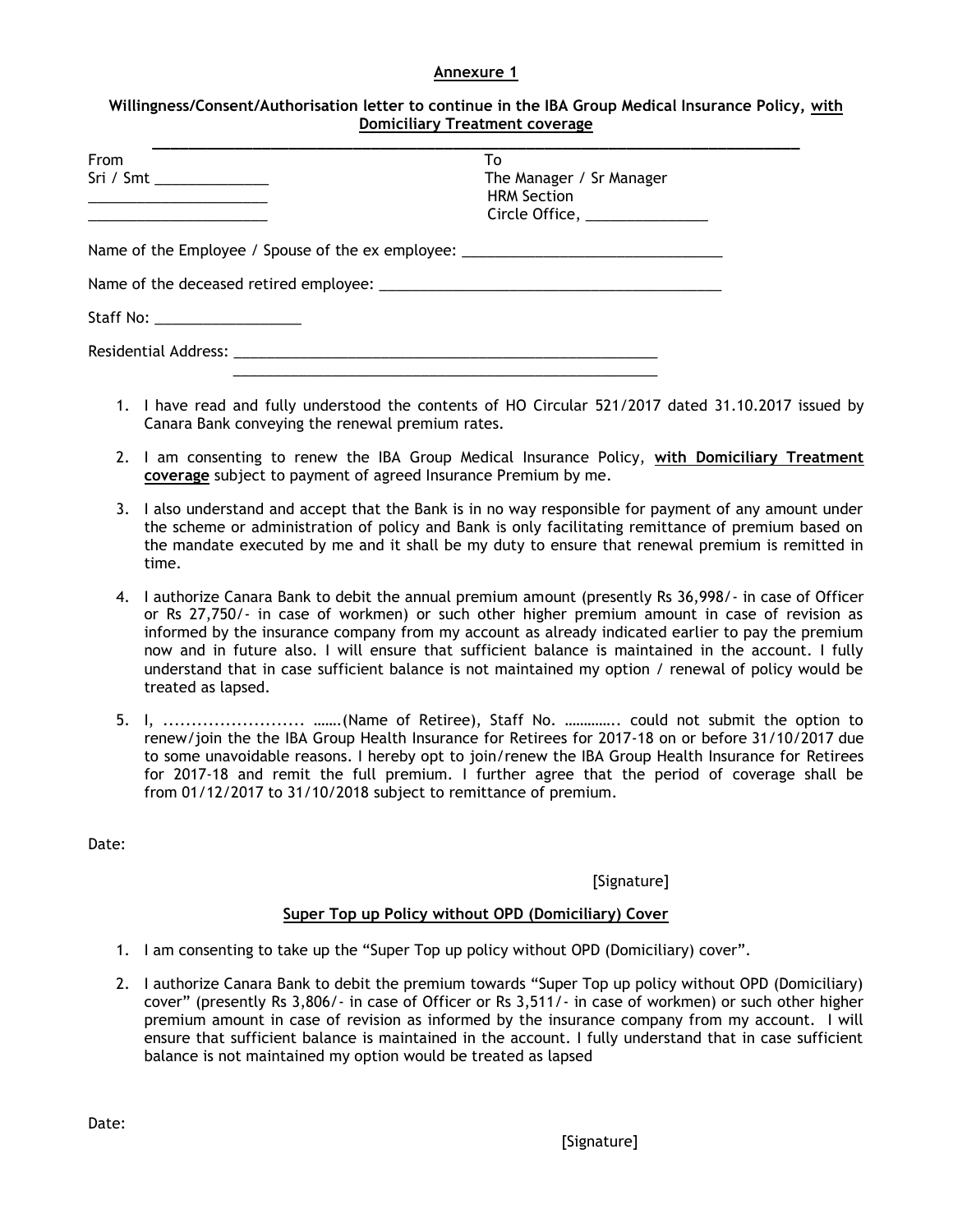#### **Willingness/Consent/Authorisation letter to continue in the IBA Group Medical Insurance Policy, with Domiciliary Treatment coverage (Spouses of deceased retirees)**

| Name of the Spouse: __________                               |  |  |  |
|--------------------------------------------------------------|--|--|--|
| Name of the deceased retired employee & Staff no : _________ |  |  |  |
| Residential Address: Nessidential                            |  |  |  |
|                                                              |  |  |  |
| Name of the spouse                                           |  |  |  |
| Name & Staff No. deceased employee/ retiree:                 |  |  |  |
| Date of Birth of the Deceased Employee                       |  |  |  |
| Designation at the time of Retirement/death                  |  |  |  |
| Date of Retirement / Death                                   |  |  |  |
| Branch/office last worked                                    |  |  |  |
| Circle office                                                |  |  |  |
| Mode of Exit                                                 |  |  |  |
| Family Pension paying Account No                             |  |  |  |
| Operative Canara Bank SB Account in case on Non-             |  |  |  |
| Pensioners                                                   |  |  |  |
| <b>Branch Name</b>                                           |  |  |  |
| DP Code                                                      |  |  |  |
| IFSC No.                                                     |  |  |  |
| PAN NO of spouse                                             |  |  |  |
| Contact Telephone No.                                        |  |  |  |
| Mobile No                                                    |  |  |  |
| Contact Email ID of spouse or relative:                      |  |  |  |

- 1. I have read and fully understood the contents of HO Circular 521/2017 dated 31.10.2017 issued by Canara Bank conveying the renewal premium rates.
- 2. Last year my spouse Sri / Smt \_\_\_\_\_\_\_\_\_\_( ), had opted for IBA Group Medical Group Insurance Policy  $\&$  he/she has expired on  $\__$
- 3. I am willing to renew the said Medical Insurance Policy, with Domiciliary Treatment coverage, subject to payment of agreed Insurance Premium.
- 4. I also understand and accept that the Bank is in no way responsible for payment of any amount under the scheme or administration of policy and Bank is only facilitating remittance of premium based on the mandate executed by me.
- 5. I authorize Canara Bank to debit the annual premium amount (presently Rs 36,998/- in case of Officer or Rs 27,750/- in case of workmen) or such other higher premium amount in case of revision as informed by the insurance company from my account as already indicated earlier to pay the premium now and in future also. I will ensure that sufficient balance is maintained in the account. I fully understand that in case sufficient balance is not maintained my option / renewal of policy would be treated as lapsed.
- 6. I, ......................... …….(Name of Retiree), Staff No. ………….. could not submit the option to renew/join the IBA Group Health Insurance for Retirees for 2017-18 on or before 31/10/2017 due to some unavoidable reasons. I hereby opt to join/renew the IBA Group Health Insurance for Retirees for 2017-18 and remit the full premium. I further agree that the period of coverage shall be from 01/12/2017 to 31/10/2018 subject to remittance of premium.

Date:

[Signature]

### **Super Top up Policy without (Domiciliary)**

- 1. I am consenting to take up the "Super Top up policy without OPD (Domiciliary) cover".
- 2. I authorize Canara Bank to debit the premium towards "Super Top up policy without OPD (Domiciliary) cover" (presently Rs 3,806/- in case of Officer or Rs 3,511/- in case of workmen) or such other higher premium amount in case of revision as informed by the insurance company from my account. I will ensure that sufficient balance is maintained in the account. I fully understand that in case sufficient balance is not maintained my option would be treated as lapsed

Date: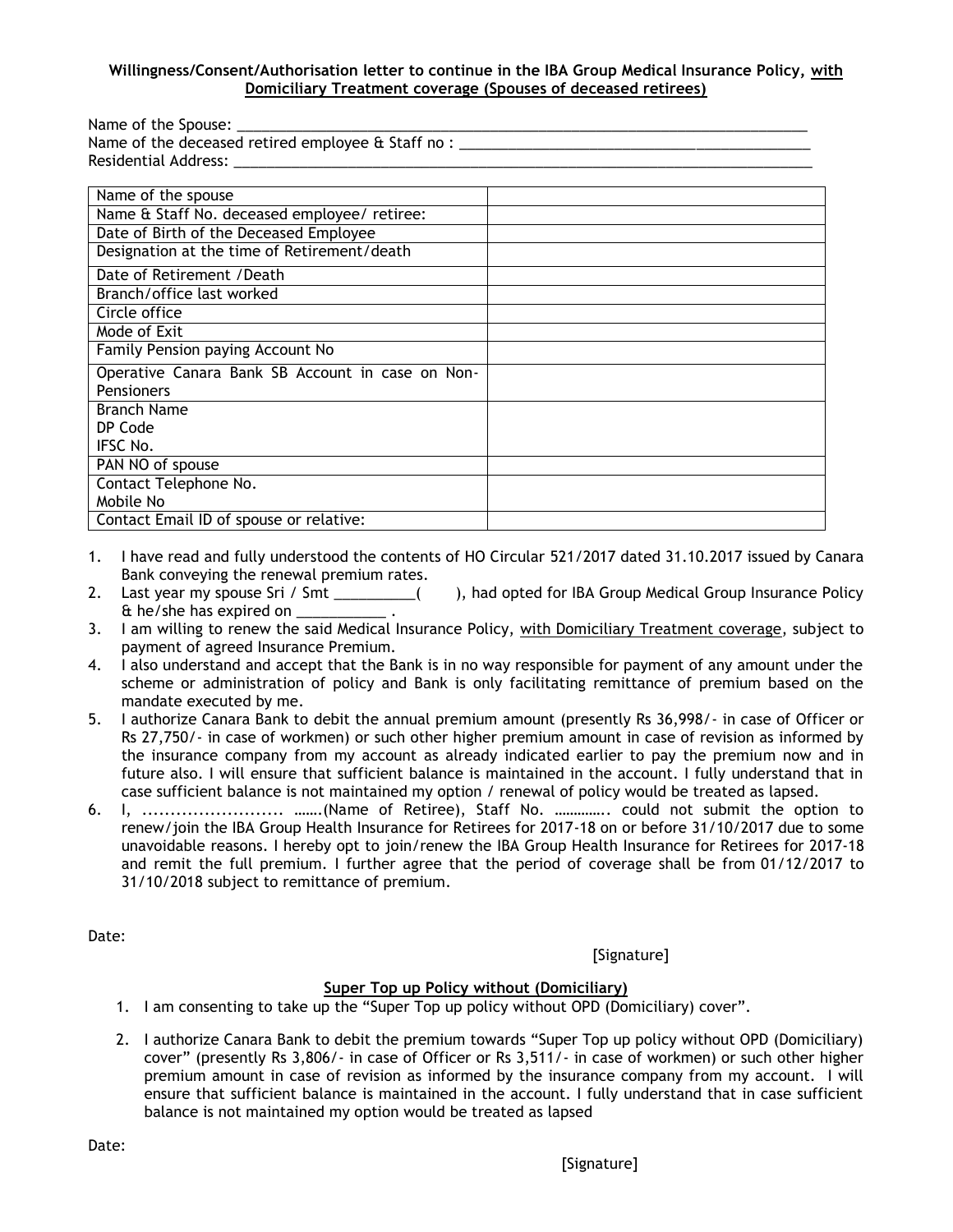#### **Annexure 2 Willingness/Consent/Authorisation letter to continue in the IBA Group Medical Insurance Policy, Without Domiciliary Treatment coverage**

| From                      | To                                                                               |  |
|---------------------------|----------------------------------------------------------------------------------|--|
| Sri / Smt _______________ | The Manager / Sr Manager                                                         |  |
|                           | <b>HRM Section</b><br>Circle Office, ______________                              |  |
|                           | Name of the Employee / Spouse of the ex employee: ______________________________ |  |
|                           |                                                                                  |  |
|                           |                                                                                  |  |
|                           |                                                                                  |  |

- 1. I have read and fully understood the contents of HO Circular 521/2017 dated 31.10.2017 issued by Canara Bank conveying the renewal premium rates.
- 2. I am consenting to renew the IBA Group Medical Insurance Policy, **Without Domiciliary Treatment coverage**, subject to payment of agreed Insurance Premium by me.
- 3. I also understand and accept that the Bank is in no way responsible for payment of any amount under the scheme or administration of policy and Bank is only facilitating remittance of premium based on the mandate executed by me and it shall be my duty to ensure that renewal premium is remitted in time.
- 4. I authorize Canara Bank to debit the annual premium amount (presently Rs 16,443/- in case of Officer or Rs 12,333/- in case of workmen) or such other higher premium amount in case of revision as informed by the insurance company from my account as already indicated earlier to pay the premium now and in future also. I will ensure that sufficient balance is maintained in the account. I fully understand that in case sufficient balance is not maintained my option / renewal of policy would be treated as lapsed.
- 5. I, ......................... …….(Name of Retiree), Staff No. ………….. could not submit the option to renew/join the IBA Group Health Insurance for Retirees for 2017-18 on or before 31/10/2017 due to some unavoidable reasons. I hereby opt to join/renew the IBA Group Health Insurance for Retirees for 2017-18 and remit the full premium. I further agree that the period of coverage shall be from 01/12/2017 to 31/10/2018 subject to remittance of premium.

Date:

[Signature]

## **Super Top up Policy without (Domiciliary)**

- 1. I am consenting to take up the "Super Top up policy without OPD (Domiciliary) cover".
- 2. I authorize Canara Bank to debit the premium towards "Super Top up policy without OPD (Domiciliary) cover" (presently Rs 3,806/- in case of Officer or Rs 3,511/- in case of workmen) or such other higher premium amount in case of revision as informed by the insurance company from my account. I will ensure that sufficient balance is maintained in the account. I fully understand that in case sufficient balance is not maintained my option would be treated as lapsed

Date: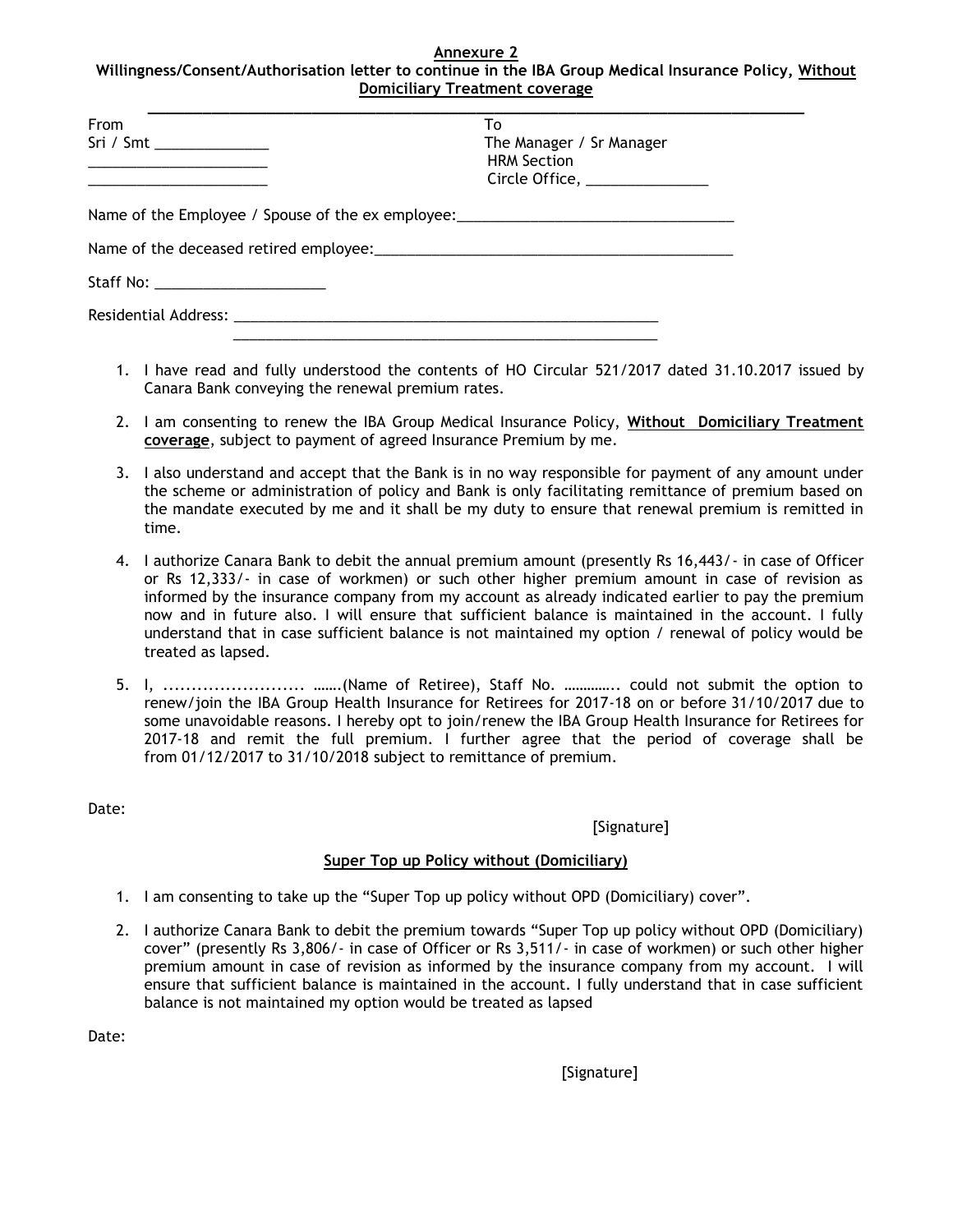### **Willingness/Consent/Authorisation letter to continue in the IBA Group Medical Insurance Policy, without Domiciliary Treatment coverage(Spouses of deceased Retirees)**

Name of the Spouse: Name of the deceased retired employee & Staff no :

Residential Address: \_\_\_\_\_\_\_\_\_\_\_\_\_\_\_\_\_\_\_\_\_\_\_\_\_\_\_\_\_\_\_\_\_\_\_\_\_\_\_\_\_\_\_\_\_\_\_\_\_\_\_\_\_\_\_\_\_\_\_\_\_\_\_\_\_\_\_\_\_\_\_

| Name of the spouse                               |  |
|--------------------------------------------------|--|
| Name & Staff No. deceased employee/ retiree      |  |
| Date of Birth of the Deceased Employee           |  |
| Designation at the time of Retirement/death      |  |
| Date of Retirement /Death                        |  |
| Branch/office last worked                        |  |
| Circle office                                    |  |
| Mode of Exit                                     |  |
| Family Pension paying Account No                 |  |
| Operative Canara Bank SB Account in case on Non- |  |
| Pensioners                                       |  |
| <b>Branch Name</b>                               |  |
| DP Code                                          |  |
| IFSC No.                                         |  |
| PAN NO of spouse                                 |  |
| Contact Telephone No.                            |  |
| Mobile No                                        |  |
| Contact Email ID of spouse or relative           |  |

- 1. I have read and fully understood the contents of HO Circular 521/2017 dated 31.10.2017 issued by Canara Bank conveying the renewal premium rates.
- 2. Last year my spouse Sri / Smt \_\_\_\_\_\_\_\_( ), had opted for IBA Group Medical Group Insurance Policy & he/she has expired on \_\_\_\_\_\_\_\_\_\_\_\_\_\_.
- 3. I am willing to renew the said Medical Insurance Policy, without Domiciliary Treatment coverage, subject to payment of agreed Insurance Premium by me.
- 4. I also understand and accept that the Bank is in no way responsible for payment of any amount under the scheme or administration of policy and Bank is only facilitating remittance of premium based on the mandate executed by me.
- 5. I authorize Canara Bank to debit the annual premium amount (presently Rs 16,443/- in case of Officer or Rs 12,333/- in case of workmen) or such other higher premium amount in case of revision as informed by the insurance company from my account as already indicated earlier to pay the premium now and in future also. I will ensure that sufficient balance is maintained in the account. I fully understand that in case sufficient balance is not maintained my option / renewal of policy would be treated as lapsed.
- 6. I, ......................... …….(Name of Retiree), Staff No. ………….. could not submit the option to renew/join the IBA Group Health Insurance for Retirees for 2017-18 on or before 31/10/2017 due to some unavoidable reasons. I hereby opt to join/renew the IBA Group Health Insurance for Retirees for 2017-18 and remit the full premium. I further agree that the period of coverage shall be from 01/12/2017 to 31/10/2018 subject to remittance of premium.

Date:

[Signature]

### **Super Top up Policy without (Domiciliary)**

- 1. I am consenting to take up the "Super Top up policy without OPD (Domiciliary) cover".
- 2. I authorize Canara Bank to debit the premium towards "Super Top up policy without OPD (Domiciliary) cover" (presently Rs 3,806/- in case of Officer or Rs 3,511/- in case of workmen) or such other higher premium amount in case of revision as informed by the insurance company from my account. I will ensure that sufficient balance is maintained in the account. I fully understand that in case sufficient balance is not maintained my option would be treated as lapsed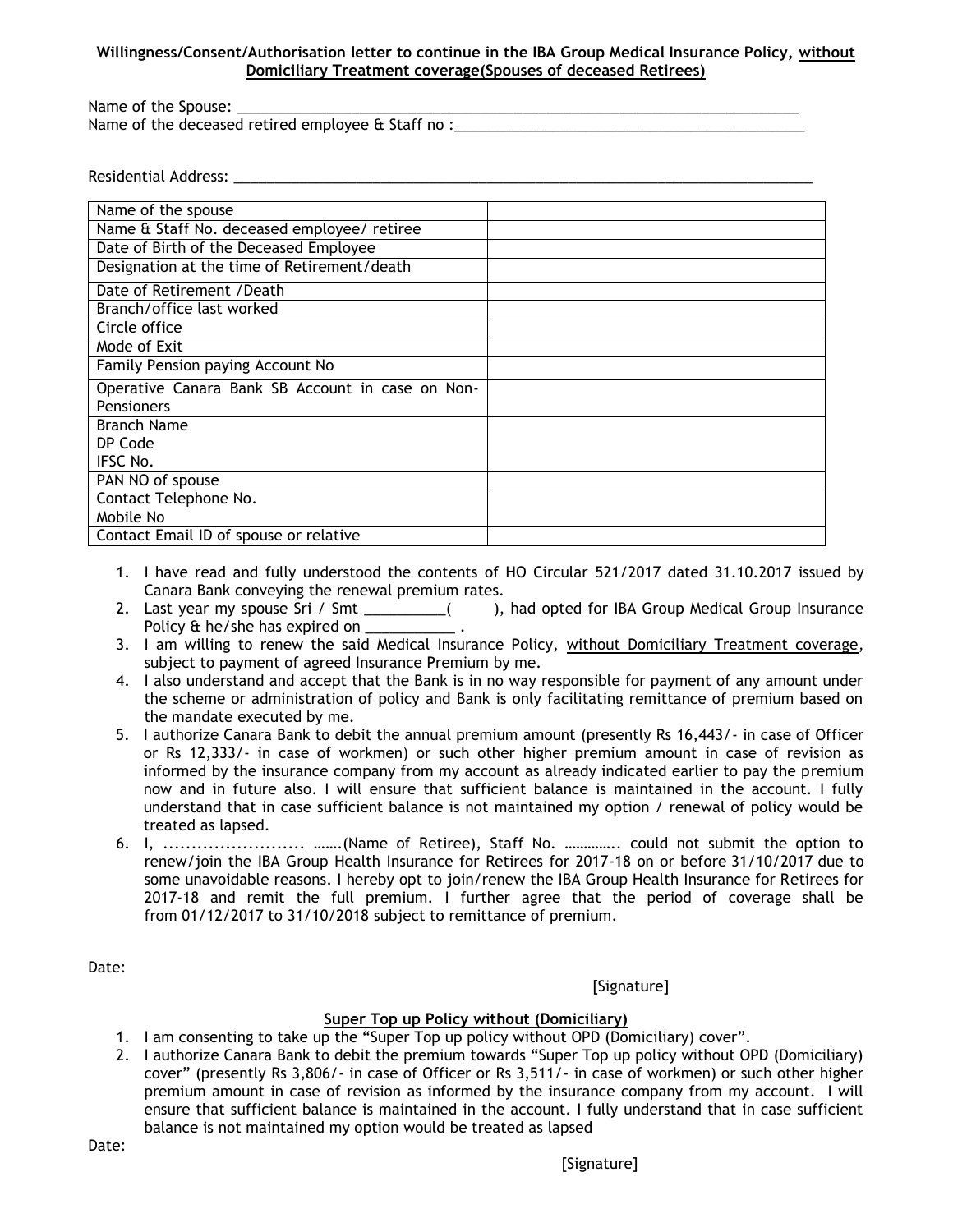#### **Annexure 3**

## **Willingness/Consent/Authorisation letter to join in the IBA Group Medical Insurance Policy, without Domiciliary Treatment coverage.**

**(Ex Employees those who had not opted earlier)**

| Name: |  |  |  |
|-------|--|--|--|
|       |  |  |  |
|       |  |  |  |

Staff No: \_\_\_\_\_\_\_\_\_\_\_\_\_\_\_\_\_\_\_\_\_\_\_\_

Residential Address: \_\_\_\_\_\_\_\_\_\_\_\_\_\_\_\_\_\_\_\_\_\_\_\_\_\_\_\_\_\_\_\_\_\_\_\_\_\_\_\_\_\_\_\_\_\_\_\_\_\_\_\_\_\_\_\_

| Name & Staff No                                            |
|------------------------------------------------------------|
| Designation at the time of Retirement                      |
| Date of Retirement                                         |
| Branch/office last worked                                  |
| Circle office                                              |
| Mode of Exit                                               |
| Family Pension paying Account No                           |
| Operative Canara Bank SB Account in case on Non-           |
| Pensioners                                                 |
| <b>Branch Name</b>                                         |
| DP Code                                                    |
| IFSC No.                                                   |
| <b>PAN NO</b>                                              |
| Contact Telephone No.                                      |
| Mobile No                                                  |
| Email<br>Contact<br>ID<br>self<br>of<br>or<br>spouse<br>or |
| relative                                                   |

The detailed information of myself and spouse are as under: [Please furnish in capital letters using black ink. Affix the sig

| $\overline{\mathsf{SL}}$ | Full Name of Self & | Date of Birth | Gender | Relationship | Photograph |
|--------------------------|---------------------|---------------|--------|--------------|------------|
|                          | Staff No / Name of  |               |        |              |            |
| No                       | Dependent Spouse.   | (DD/MM/YYYY)  |        |              |            |
|                          |                     |               |        |              |            |
|                          | Self                |               |        |              | Self       |
|                          |                     |               |        |              |            |
|                          |                     |               |        |              |            |
|                          |                     |               |        |              |            |
|                          |                     |               |        |              |            |
|                          |                     |               |        |              |            |
|                          |                     |               |        |              | Signature  |
|                          |                     |               |        |              |            |
|                          | <b>Spouse</b>       |               |        |              | Spouse     |
|                          |                     |               |        |              |            |
|                          |                     |               |        |              |            |
|                          |                     |               |        |              |            |
|                          |                     |               |        |              |            |
|                          |                     |               |        |              |            |
|                          |                     |               |        |              |            |
|                          |                     |               |        |              | Signature  |

- 1. I have read and fully understood the contents of HO Circular 521/2017 dated 31.10.2017 issued conveying the renewal premium rates and previous year "IBA Group without domiciliary Medical Policy".
- 2. I am consenting to opt the IBA Group Medical Insurance Policy, **Without Domiciliary Treatment coverage**, subject to payment of agreed Insurance Premium.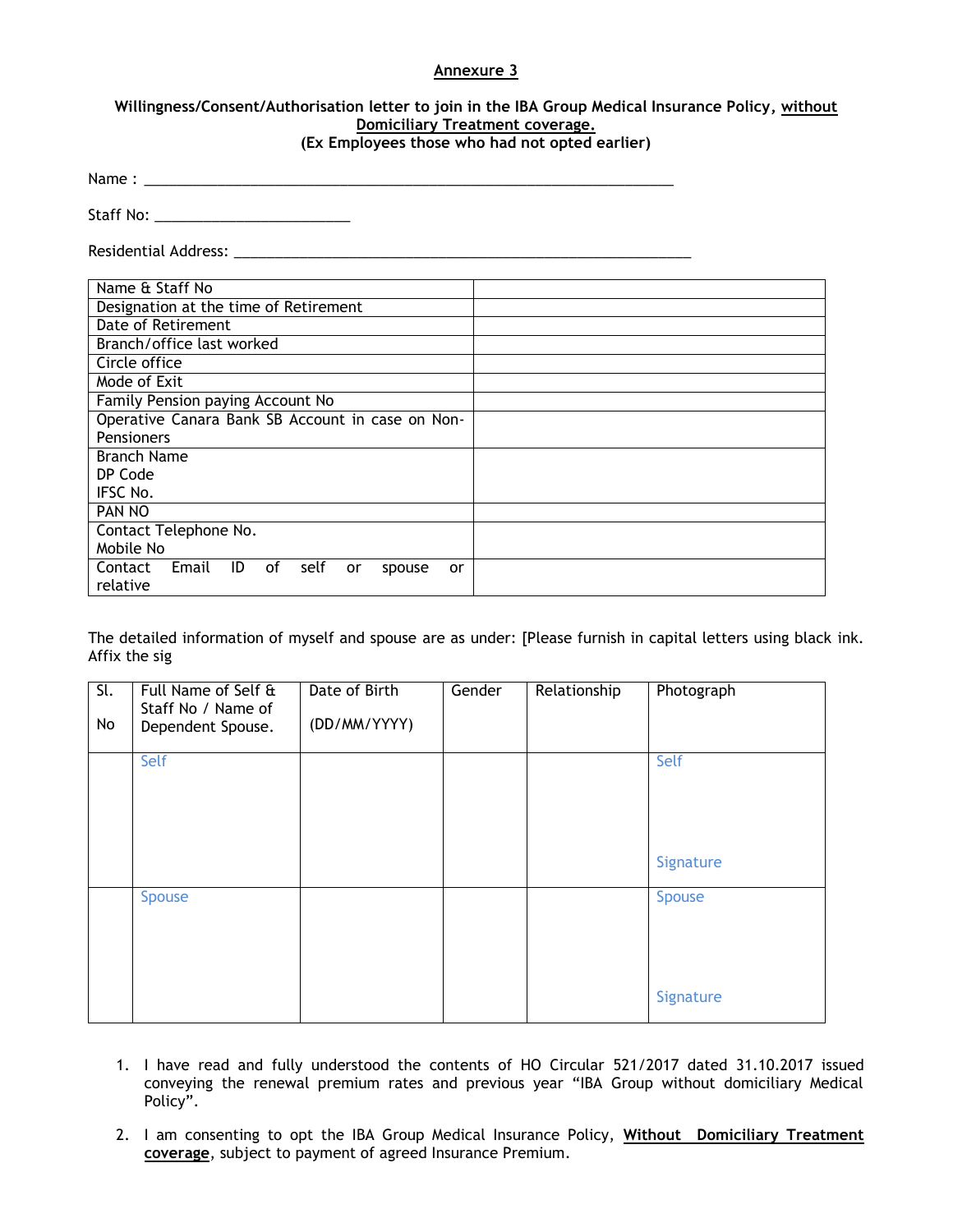- 3. I also understand and accept that the Bank is in no way responsible for payment of any amount under the scheme or administration of policy and Bank is only facilitating remittance of premium based on the mandate executed by me and it shall be my duty to ensure that renewal premium is remitted in time.
- 4. I authorize Canara Bank to debit the annual premium amount (presently Rs 16,443/- in case of Officer or Rs 12,333/- in case of workmen) or such other higher premium amount in case of revision as informed by the insurance company from my account as already indicated earlier to pay the premium now and in future also. I will ensure that sufficient balance is maintained in the account. I fully understand that in case sufficient balance is not maintained my option / renewal of policy would be treated as lapsed.
- 5. I, ......................... (Name of Retiree), Staff No. ………….. could not submit the option to renew/join the IBA Group Health Insurance for Retirees for 2017-18 on or before 31/10/2017 due to some unavoidable reasons. I hereby opt to join/renew the IBA Group Health Insurance for Retirees for 2017-18 and remit the full premium. I further agree that the period of coverage shall be from 01/12/2017 to 31/10/2018 subject to remittance of premium.

Date:

[Signature]

## **Super Top up Policy without (Domiciliary)**

- 1. I am consenting to take up the "Super Top up policy without OPD (Domiciliary) cover".
- 2. I authorize Canara Bank to debit the premium towards "Super Top up policy without OPD (Domiciliary) cover" (presently Rs 3,806/- in case of Officer or Rs 3,511/- in case of workmen) or such other higher premium amount in case of revision as informed by the insurance company from my account. I will ensure that sufficient balance is maintained in the account. I fully understand that in case sufficient balance is not maintained my option would be treated as lapsed

Date:

[Signature]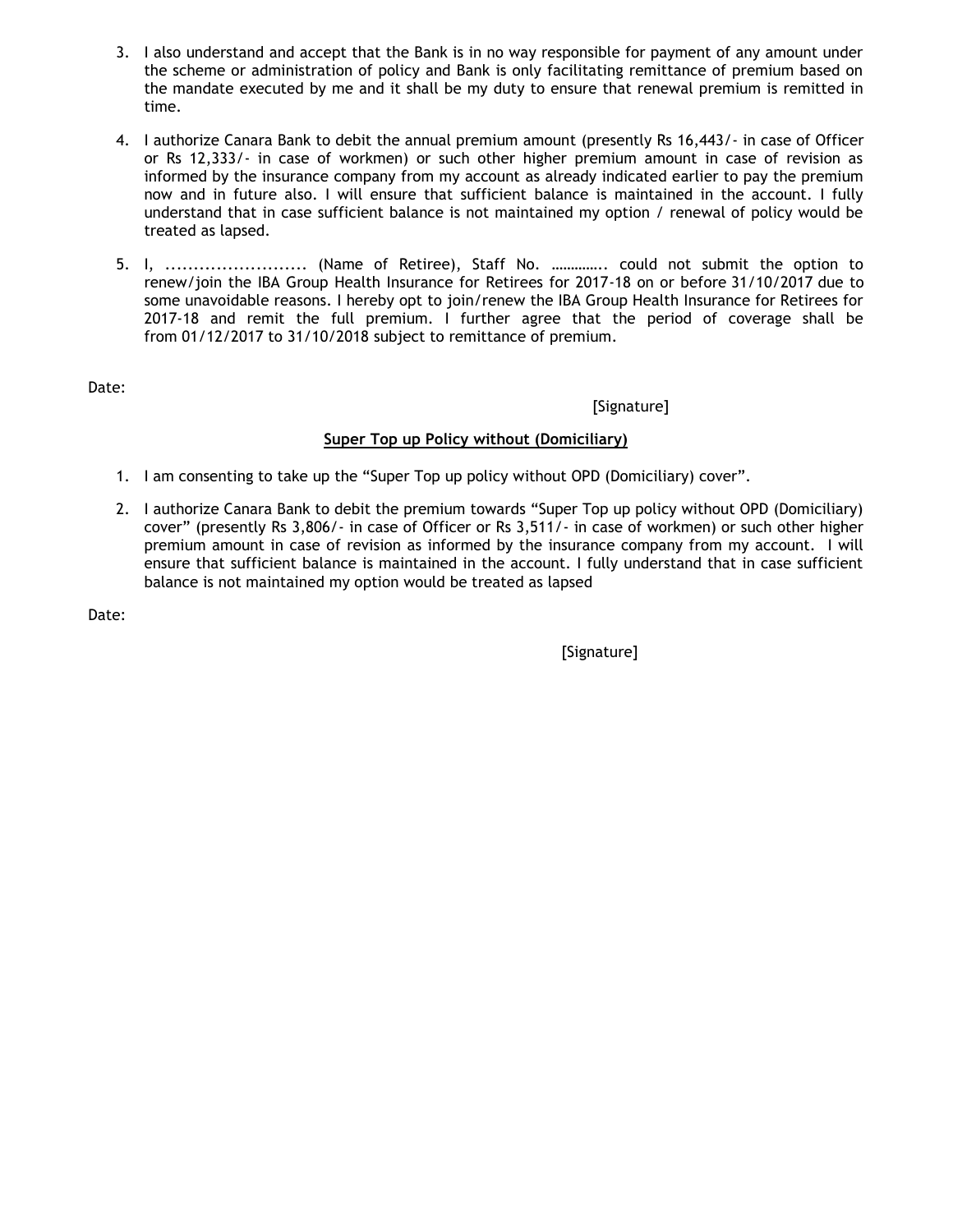#### **Annexure 4 Willingness/Consent/Authorisation letter to join in the IBA Group Medical Insurance Policy, without Domiciliary Treatment coverage.**

### **(Spouses of deceased employees / Retirees those who had not opted earlier)**

Name of the Spouse:

Name of the deceased retired employee:

Staff No: \_\_\_\_\_\_\_\_\_\_\_\_\_\_\_\_\_\_\_\_\_\_\_\_\_\_\_\_

Residential Address:

| Name of the spouse                               |  |
|--------------------------------------------------|--|
| Name & Staff No. deceased employee/ retiree      |  |
| Date of Birth of the Deceased Employee           |  |
| Designation at the time of Retirement/death      |  |
| Date of Retirement / death                       |  |
| Branch/office last worked                        |  |
| Circle office                                    |  |
| Mode of Exit                                     |  |
| Family Pension paying Account No                 |  |
| Operative Canara Bank SB Account in case on Non- |  |
| Pensioners                                       |  |
| <b>Branch Name</b>                               |  |
| DP Code                                          |  |
| IFSC No.                                         |  |
| PAN NO of spouse                                 |  |
| Contact Telephone No.                            |  |
| Mobile No                                        |  |
| Contact Email ID of spouse or relative           |  |

The detailed information of myself is as under: [Please furnish in capital letters using black ink. Affix the signature below the Photograph.]

| Sl.<br>No | Full Name of<br>Spouse & Staff No of<br>the ex employee | Date of Birth<br>(DD/MM/YYYY)<br>Of Spouse | Gender | Relationship | Photograph                 |
|-----------|---------------------------------------------------------|--------------------------------------------|--------|--------------|----------------------------|
|           | <b>Spouse</b>                                           |                                            |        |              | <b>Spouse</b><br>Signature |

- 1. I have read and fully understood the contents of HO Circular 521/2017 dated 31.10.2017 issued conveying the renewal premium rates and previous year's "IBA Group without domiciliary Medical Policy".
- 2. I am consenting to join the said IBA Group Medical Insurance Policy, **Without Domiciliary Treatment coverage**, subject to payment of agreed Insurance Premium.
- 3. I also understand and accept that the Bank is in no way responsible for payment of any amount under the scheme or administration of policy and Bank is only facilitating remittance of premium based on the mandate executed by me and it shall be my duty to ensure that renewal premium is remitted in time.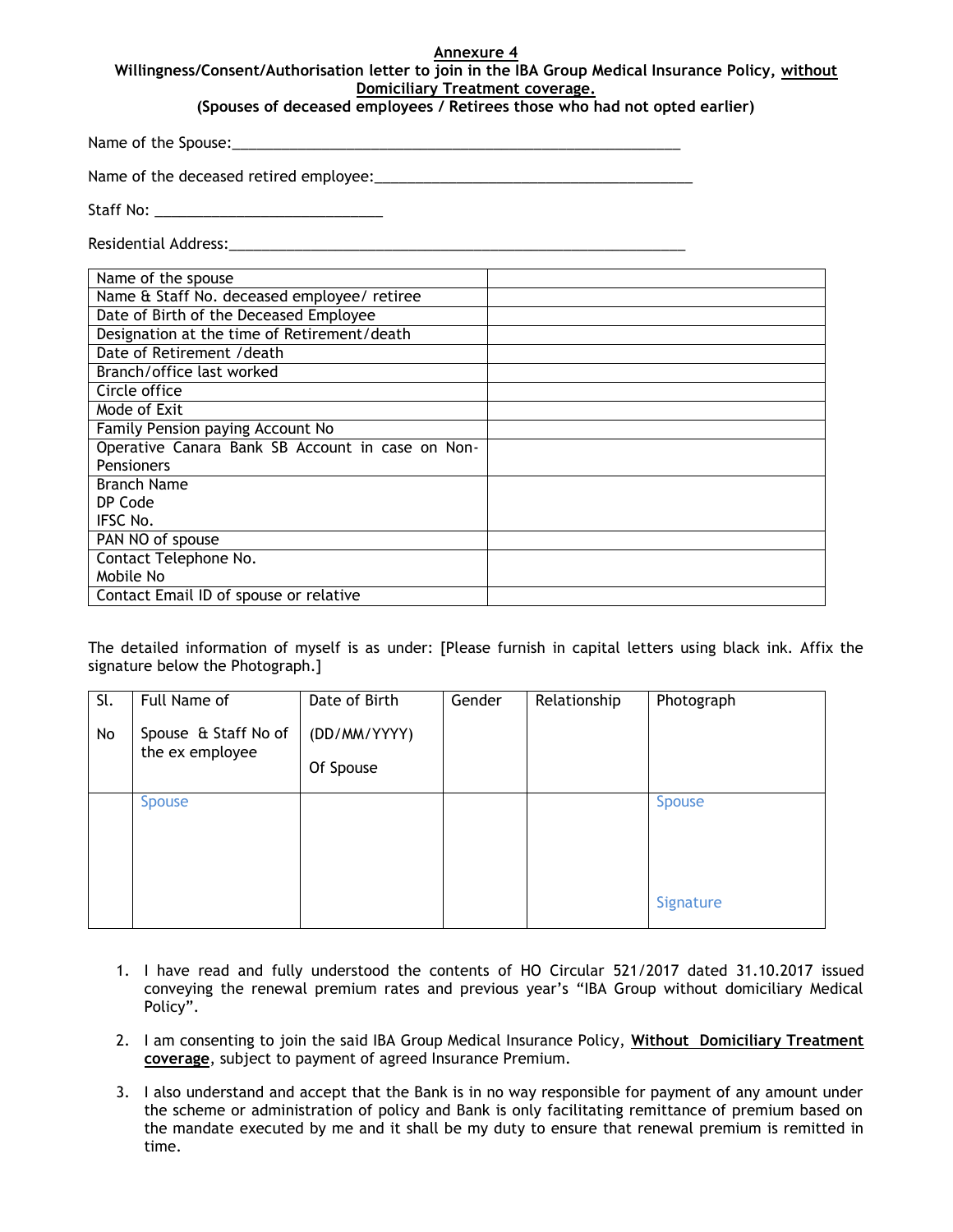- 4. I authorize Canara Bank to debit the annual premium amount (presently Rs 16,443/- in case of Officer or Rs 12,333/- in case of workmen) or such other higher premium amount in case of revision as informed by the insurance company from my account as already indicated earlier to pay the premium now and in future also. I will ensure that sufficient balance is maintained in the account. I fully understand that in case sufficient balance is not maintained my option / renewal of policy would be treated as lapsed.
- 5. I, ......................... …….(Name of Retiree), Staff No. ………….. could not submit the option to renew/join the IBA Group Health Insurance for Retirees for 2017-18 on or before 31/10/2017 due to some unavoidable reasons. I hereby opt to join/renew the IBA Group Health Insurance for Retirees for 2017-18 and remit the full premium. I further agree that the period of coverage shall be from 01/12/2017 to 31/10/2018 subject to remittance of premium.

Date:

### [Signature]

## **Super Top up Policy without (Domiciliary)**

- 1. I am consenting to take up the "Super Top up policy without OPD (Domiciliary) cover".
- 2. I authorize Canara Bank to debit the premium towards "Super Top up policy without OPD (Domiciliary) cover" (presently Rs 3,806/- in case of Officer or Rs 3,511/- in case of workmen) or such other higher premium amount in case of revision as informed by the insurance company from my account. I will ensure that sufficient balance is maintained in the account. I fully understand that in case sufficient balance is not maintained my option would be treated as lapsed

Date:

[Signature]